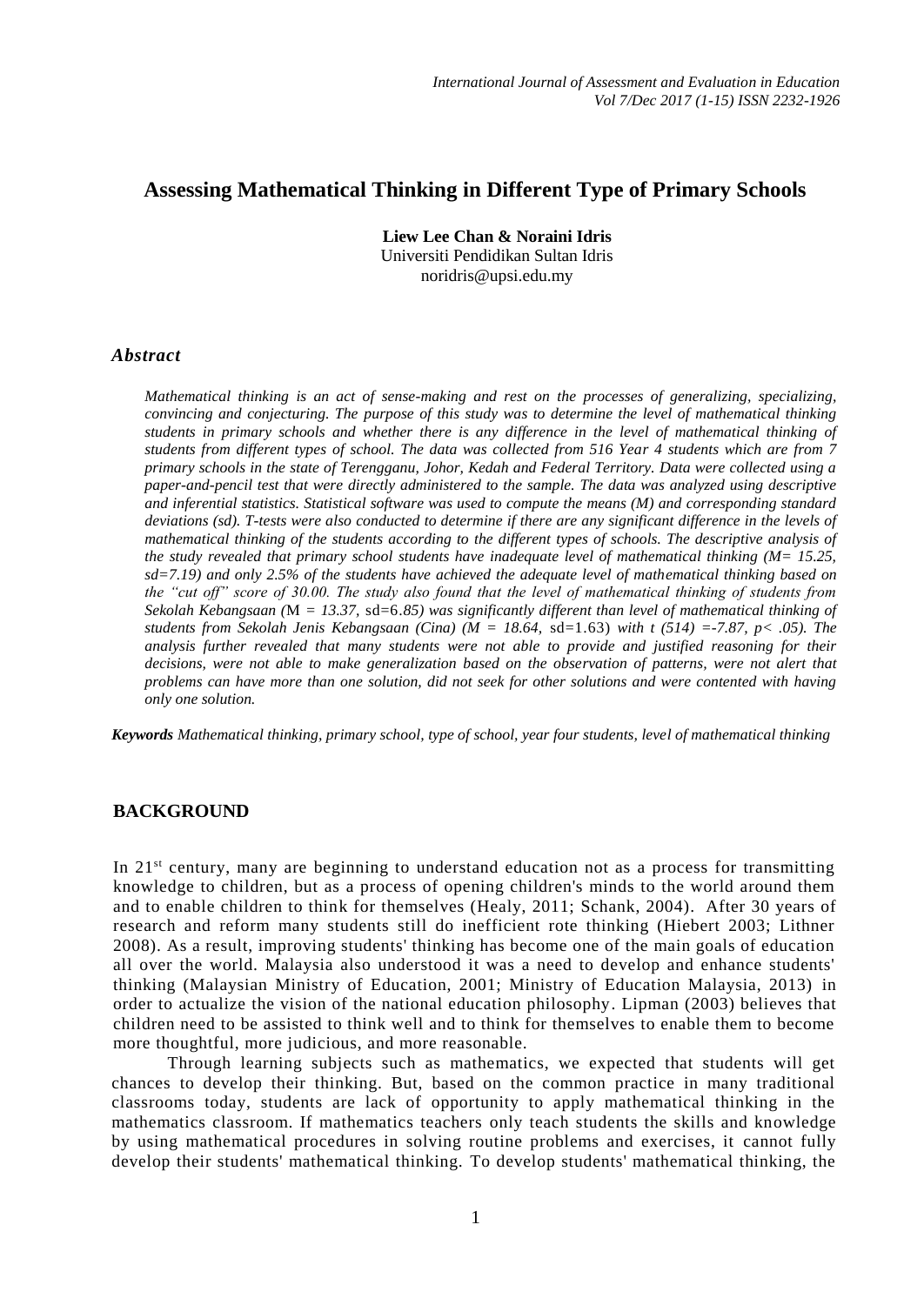National Council of Teachers of Mathematics (NCTM) has propos ed greater emphasis on the process of problem-solving, reasoning and communication in the mathematics classroom (NCTM, 2000). According to Goos (2004), claimed that mathematical thinking can be generated and tested by students as they participate in equal-status peer partnerships. Thus, students should be allowable to experience the processes through which mathematics develops to encourage mathematical thinking.

In Malaysia, this emphasis on developing mathematical thinking is fairly new and little is known about the extent of the development of students' mathematical thinking. Therefore, this study is aimed at assessing the students' level of mathematical thinking.

#### **Conceptual and Procedural Knowledge in Mathematics**

Conceptual knowledge of mathematics contains of logical relationships constructed internally and existing in the mind as part of a network of ideas. Algorithm is knowledge of the rules and the procedures that one uses in carrying out routine mathematical tasks and also the symbolism that is used to represent mathematics. Step-by-step procedural knowledge exists for routines learned to accomplish some task (John & Walle, 2001). Computation provides the setting for much procedural knowledge, since algorithms can be acquired through a prescribed, step -bystep sequence of procedures. These procedures can be acquired with understanding or can be applied by memorization.

Reys, Lindquist, Lambdin, Smith, and Suydam (2001) believe that the understanding of this basic mathematical knowledge is a fundamental factor in developing mathematical thinking. This indicated that knowledge of mathematics consists of more than concepts. Furthermore, NCTM (2000) has not only established a process standard that emphasized algorithm proficiency but also on conceptual understanding. Conceptual and procedural knowledge can and should be developed with meaning and understanding (Hiebert,2013; Reys et al.,2001; Rittle-Johnson & Schneider, 2014). Although the nature of conceptual knowledge requires the establishment of meaningful relationships and connections, it is possible to develop procedural knowledge without regard to meaning. Besides that, it is often said that mathematics teaching should allow pupils to understand mathematical processes rather than simply manipulate algorithms. Many algorithms are 'black box' mysteries to pupils. They are used to generate answers, but often seem disconnected from any logical situations they represent. The algorithm is an elegant end point of a series of sophisticated short cuts, and is closely connected to and representative of the underlying mathematical principles (Lovitt & Clarke, 1992, p. 135). To inspiring children to think thoroughly, textbooks and achievement tests should not highlight too much on correct written forms.

 It is also possible to learn the same algorithm as a series of steps devoid of meaning. Such rote learning has no place in school mathematics, yet it highlights one of the ever-present dangers associated with algorithms. According to Hiebert et al. (1997), students with highly developed rules for manipulating symbols are reluctant to connect these rules to other representations that might give them meaning.

According to Troutman and Lichtenberg (2003), too much stress on procedural knowledge will create pupils who only try to remember facts and follow all rules in the procedure. As a result, it becomes painfully hard for pupils to remember all the rules if they do not know why they are doing the procedure. Therefore, in assessing pupils' mathematical thinking, conceptual and algorithm knowledge that have been taught by their teachers needs to be assessed as well. They play an important role because it was recognized that values existed in each argument and both have provided pupils with a balanced program of understanding mathematics.

#### **Mathematical Reasoning**

One of the vital goals of mathematics is to teach students logical reasoning. Mathematical reasoning and conceptual understanding cannot be separated from content; they are intrinsic to the mathematical discipline that students master at more advanced levels (CDSMC, 2006; English, 2013). Reasoning has many definitions; all emphasize thinking of mathematics in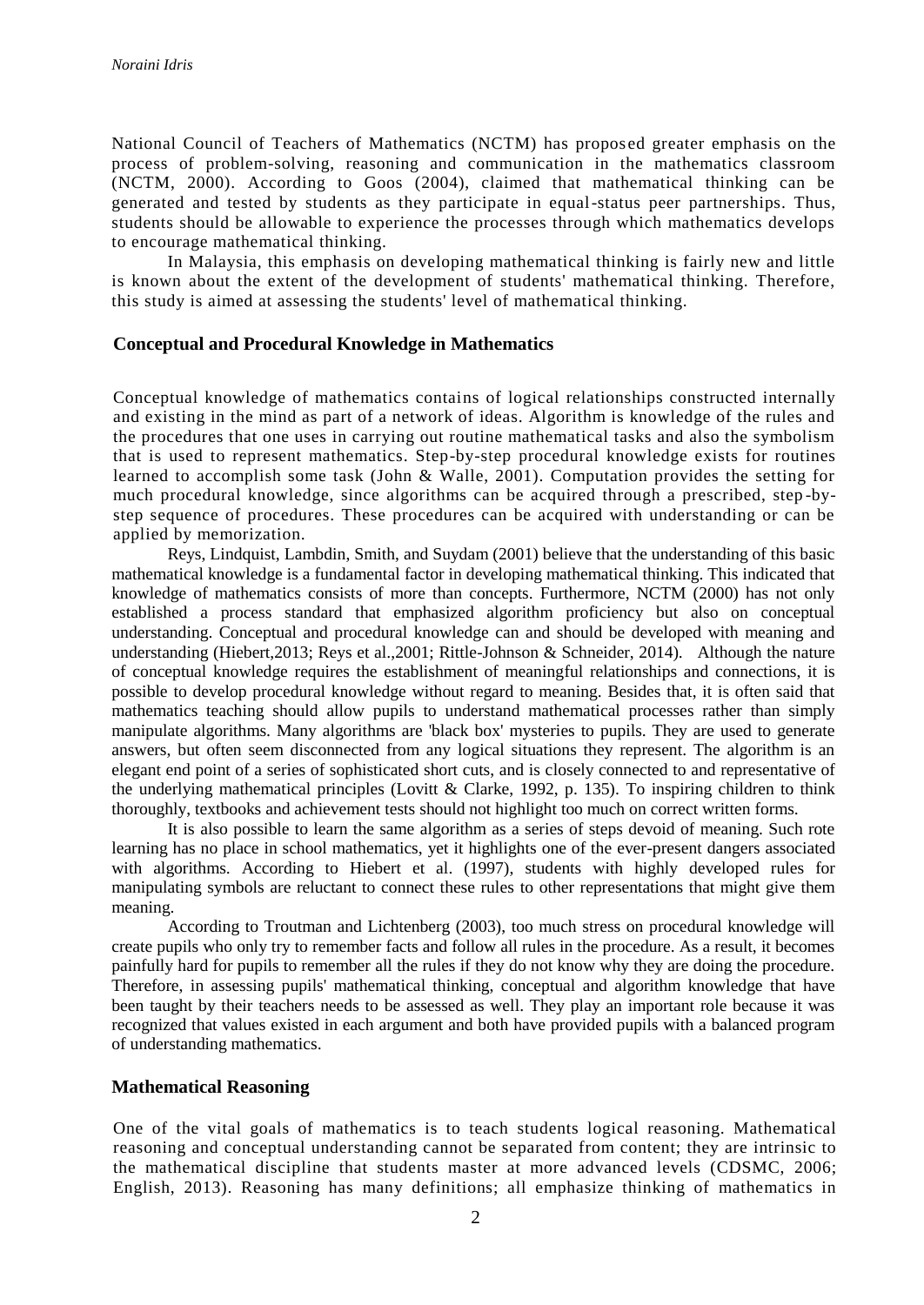nature (Kennedy & Tipps, 2000). According to Lithner (2015), reasoning is defined as the line of thought that is adopted to produce assertions and reach conclusions when solving tasks. It seems that reasoning activity and mathematical thinking are closely linked, hence mathematics teachers should let pupils to practice reasoning in the classroom. The purpose is to provide chance for pupils to develop their thinking skills. Pupils will be able to determine what is true and aware of the processes that have been done in getting better understanding of how they are learning mathematics by doing reasoning (Sonnabend, 1997).

Similar phenomena are happening in the Malaysian mathematics classroom. Mathematics lesson is carried out by referring to the mathematics syllabus, mathematics specification, as well as text book. These resources are planned such a way in helping and guiding teachers to plan and deliver mathematics knowledge to primary children systematically, but less emphasis on children's mathematical thinking and reasoning. With the traditional stereotype practice creates suspicious among public whether stu dents are able to think mathematically in the certain topics they have gone through. On top of that, developing mathematical language, selecting and using materials, and developing reasoning, should be integrated with the other areas of mathematics.

### **Mathematics Instructional Materials**

In Malaysia primary education, pupils are encouraged to be actively involved in the teaching and learning processes in acquiring mathematical skills and knowledge. Teachers should plan their instructional activities properly in order to allow students to engage actively in the mathematics classroom. Most of these instructional materials are planned and provided by Ministry of Education Malaysia to schools with systematically develop by experience mathematics educators. Among the most popular teaching and learning resources for mathematics teacher are textbooks. There are different textbooks are used in each level of primary study. Every government schools will only use recognize textbooks which have approved by Textbooks Department of Malaysia. The contents of textbooks are based totally on the syllabus with focusing on lots of mathematical explanations in the form of diagrams, pictures, symbols, including definitions, and exercises. Most of the textbook contents are also in terms of behaviourist-based with emphasizing on the mastery of procedural knowledge of mathematics.

According to the NCTM (1989), teaching and learning activities should be focused on the usage of instructional materials that involve using manipulative materials, discussion in cooperative groups, writing about mathematics and justifying thinking in solving problems. The teaching and learning activities are aimed at improving children's mathematical thinking in the mathematics classroom (Hatfield, Edwards, Bitter, & Morrow, 2000) besides motivate them in studying mathematics meaningfully (Turner, Warzon & Christensen, 2011). The differences between the Malaysian and NCTM curriculum might have its own impact on the students' mathematical thinking respectively.

# **Problem Solving**

Problem solving is a skill that is considered to be important. It is a skill that could be used throughout the course of one's life not only in academics but even in getting a job position (Magno, 2011). Problem solving and mathematical thinking is synonymous. Engaging pupils in problem solving activity will develop their mathematical thinking (Cathcart, Pothier, Vance, and Bezuk, 2000). In the mathematics context, a problem solving is a planned process that needs to be carried out in order to obtain a certain solution of a problem that might not be achieved immediately (Nor Shah & Sazelli, 2010). It is a challenge that comes into our environment and forces us to search for solution strategies. When pupils devise a strategy for problem solving, they use their thinking to process the information given, characterize it, and come up with a solution (Troutman & Lichtenberg, 2003). Practically, one would conclude that the traditional story problems found at the end of textbook chapters do not qualify as bona fide problems. Generally, there is no evidence that pupils want to work at this type of problem. Usually, they quickly glance at the problem to note word clues, then immediately apply some operation to the data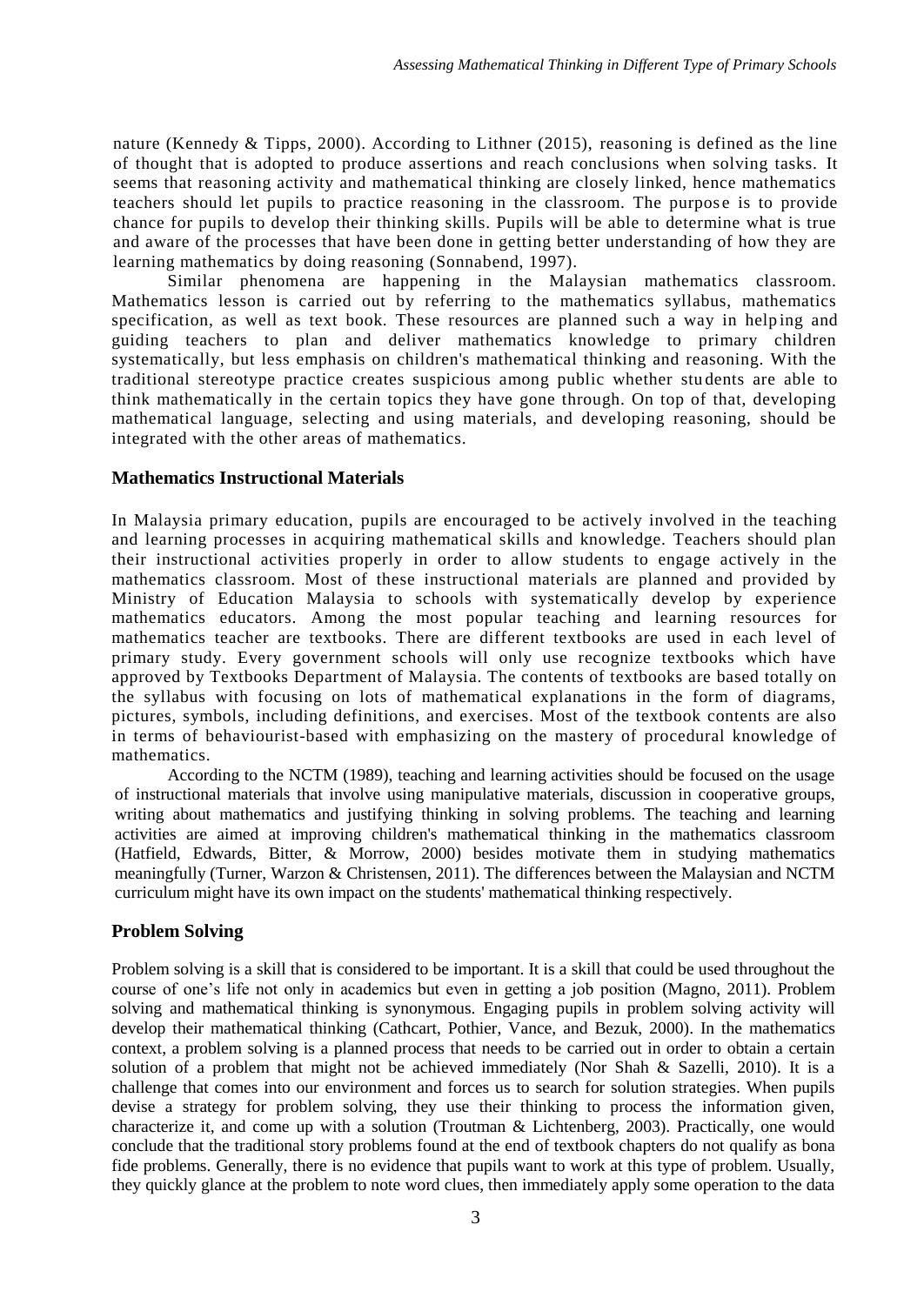to arrive at an answer. It was noted that this type of problem hardly serves to develop one's mathematical thinking (Cathcart et al., 2000). In fact, pupils must be presented with some interesting and challenging problems so that they will gain experience in analyzing information and provide reasons for their solutions.

According to Troutman and Lichtenberg (2003), the effective way in enhancing pupils' mathematical thinking is teaching mathematics through problem solving with reasoning. Mathematics should not be taught in isolation as what is happening in our classrooms today. In fact, the process standards are met when pupils encounter intriguing mathematical problems, reason and offer evidence for their thinking (Kennedy & Tipps, 2000). In the Malaysian mathematics primary education, pupils were prepared so that they will be able to solve mathematical problems at the end of each topic without much focus on expressing reasons for their solutions. Most of the questions emphasize on the applications of algorithms in solving mathematics problems.

### **Mathematical Communication**

Effective teaching of mathematics rests heavily on considerations about how children learn. The content of mathematical communication can be treated as an artifact of reflection, refinement, discussion, and modification (Yang, Chang, Cheng & Chan, 2016). This learning style is so comprehensive because students will have opportunity to explain, talk about mathematics, make conjectures and defend their thinking orally as well as in writing stimulate deeper understanding because talking and writing about mathematics are essential parts of learning mathematics. In a mathematics classroom, there are varieties of language usage ranging from informal to formal teacher or student presentations (Chronaki  $\&$ Christiansen, 2005). Informal talk refers to the interaction between mathematics subject and students, and between teacher and students; it is important at all key stages in developing understanding. However, formal styles may be used by students to express their understanding either in spoken or written form. To ensure students acquire understanding, they need to be able to listen, talk, read and write effectively in both informal and formal styles.

In the mathematics classroom, communication means sharing of mathematical understanding and it is ultimately based on understanding and utilizing the symbols, language and rituals of the school mathematics register. In fact, Noraini Idris (2006) expressed that mathematics language is viewed as a medium through which mathematics content is communicated. Mathematics is one of the languages in the communication system. Yet, more than any other discipline, mathematics requires careful translation, much as any foreign language does. Hence, teachers should encourage students to communicate in the mathematics classroom because it will develop students' cognitive understanding of the topics they have learned.

### **PURPOSE AND SIGNIFICANCE OF THE STUDY**

The purpose of the study was to know the level of student's mathematical thinking. By using the Test on Students' Mathematical Thinking Malaysia, the study will be able to find the level of the students' mathematical thinking in primary school. The significance of the study was as below:

- i) To share the findings and will contribute towards further improvement in the effort to develop students' mathematical thinking from different type of school.
- ii) To determine the level of students' mathematical thinking from different type of school which will help in planning programs.

### **METHODOLOGY**

This study used a quantitative approach to assess the Year 4 pupils' level of mathematical thinking. A cross-sectional survey design with direct administration of paper-and-pencil test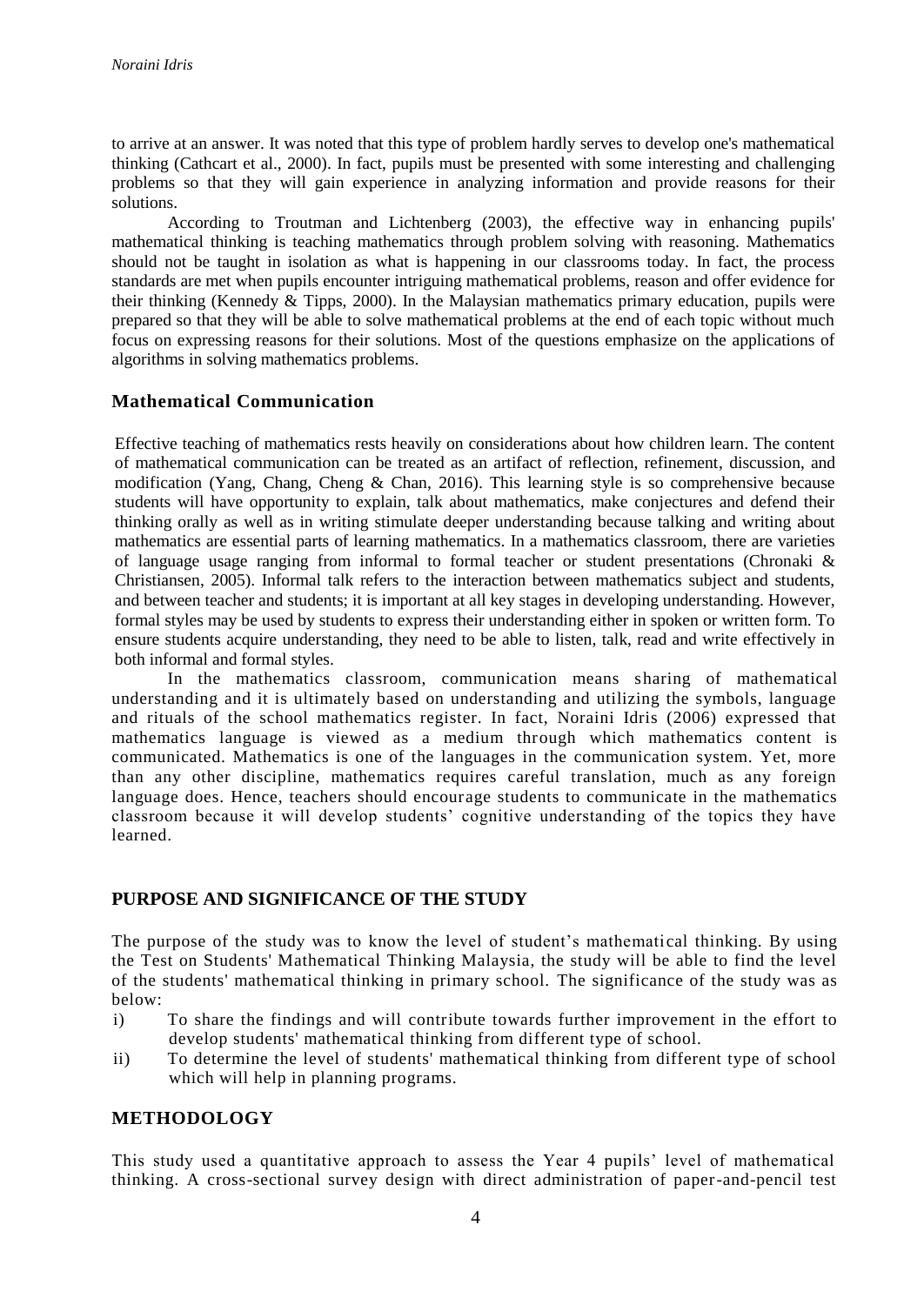items was used to describe the variable in this study. Since it has been well established that the best method to describe the existing characteristics of a large group of person is the survey method (Chua, 2012; Ismail, 2016). Therefore, this study is conducted to study the mathematical thinking of primary school pupils. It has been well established that the best method to describe the existing characteristics of a large group of persons is the survey method. Cross-sectional survey was used in the study because the data was collected at just one point in time from a sample that had been drawn from a predetermined population in order to describe the existing characteristics at that point of time. The best way to collect data for the cross-sectional survey in this study was the direct administration of the paper-and-pencil test items.

### **Sample**

The participants of this study consisted of 516 Year Four primary school pupils in Malaysia. The sample used in this research were selected from 7 schools, where two school each were selected from Terengganu, Kedah and Johor and one school from Kuala Lumpur. Samples were chosen from all students in the two classes of Year Four pupils of each school. Even though the sample was not selected randomly from the population, the Year Four students from the selected schools are representative of Year Four Students in Malaysia. The study has observed certain criteria such as ethnicity, diversity in student population, locality, and types of schools, in determining the selected school.

### **Instrumentation**

In this study, the instrument for data collection consisted of a paper-and-pencil test of 9 items. All the items in the test are of limited response. Table 1 presents the mathematical thinking components and mathematical content that are assessed in the instrument.

| <b>Item</b>    | <b>Mathematical Thinking Component</b>                        | <b>Mathematical Content</b> |
|----------------|---------------------------------------------------------------|-----------------------------|
| 1              | Decision making Justifying decision                           | Whole Numbers Operation     |
| 2              | Decision making Justifying decision                           | Time Measurement            |
| 3              | Problem Solving                                               | Division of whole numbers   |
| $\overline{4}$ | Decision making Justifying decision                           | Time Measurement            |
| 5              | Decision making Justifying Decision<br>Proportional reasoning | Time, Proportion            |
| 6              | Spatial reasoning                                             | Solid Geometry              |
| 7              | Conceptual understanding                                      | Fraction                    |
| 8              | Conceptual understanding                                      | Fraction                    |
| 9              | Conjecturing, generalization                                  | Patterns                    |

**Table 1** Mathematical Thinking Components and Mathematical Content Measured by Each Item

A pilot study was conducted to ascertain the reliability of the test. The pilot study revealed the test to be reliable with a Cronbach alpha value of 0.76.

### **Data Analysis**

The data collected using The Mathematical Thinking Test were analyzed using descriptive and inferential statistics. Frequency, percentages, means and corresponding standard deviations were computed using the statistical software. *t*-tests were also conducted to determine if there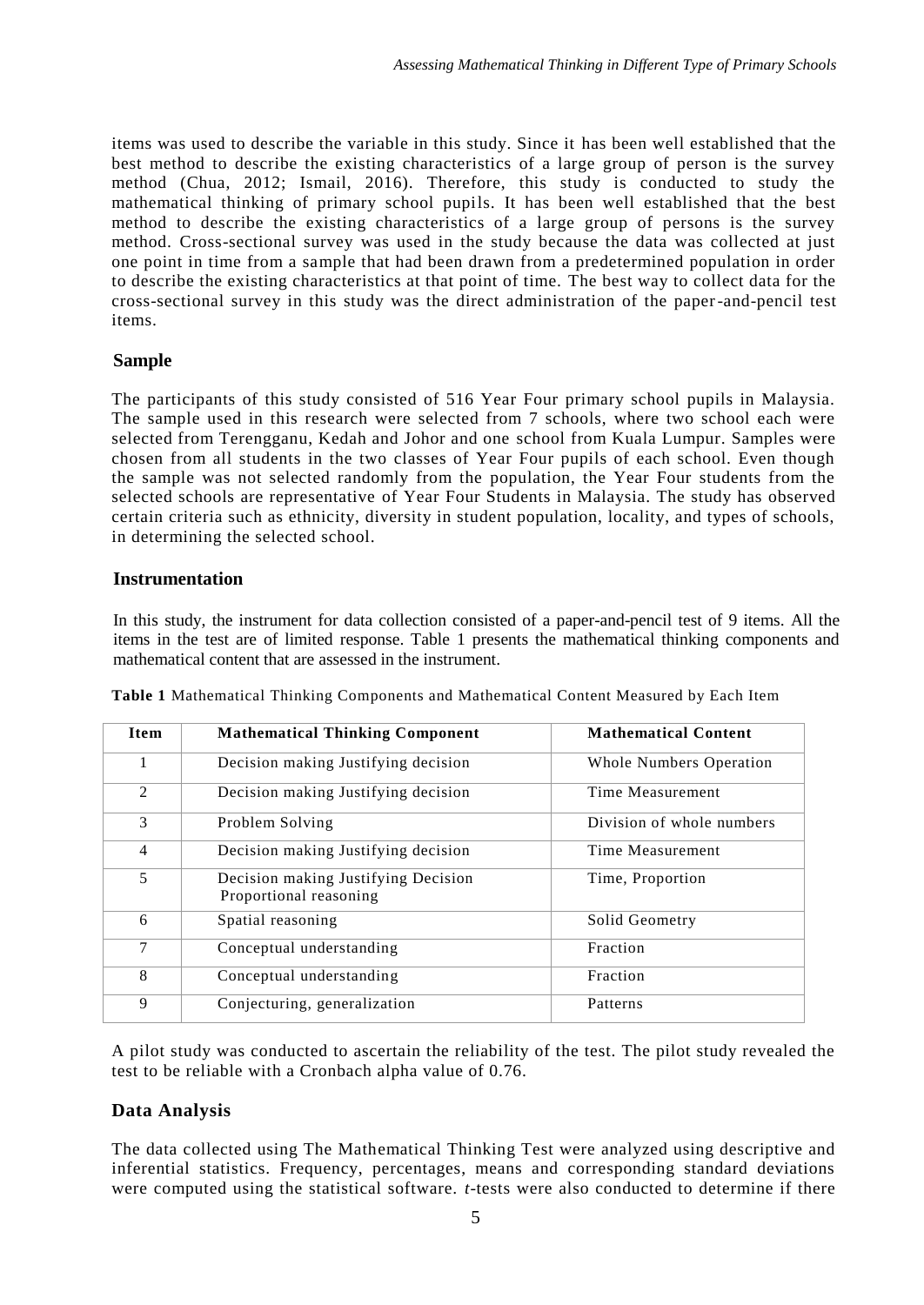are any significant difference in the levels of mathematical thinking of the students.

## **RESULT**

# **Analysis of the Overall Scores of the Mathematical Thinking Test**

Table 2 shows the frequencies and percentages of the overall scores obtained by the students in the Mathematical Thinking Test. The mean and standard deviation of the overall scores of the Mathematical Thinking Test and the frequencies and percentages of the scores of the test are presented. The descriptive analysis of the overall scores of the Mathematical Thinking Test revealed that the mean was 15.25 and the standard deviation was 7.19. The lowest score obtained was 0 and the highest score obtained was 41. The maximum possible score in this test was 60.

| Score     | Frequency        | Percentage       |
|-----------|------------------|------------------|
| $0 - 5$   | 37               | 7.2              |
| $6 - 10$  | 99               | 19.2             |
| $11 - 15$ | 160              | $31.0\,$         |
| $16 - 20$ | 104              | $20.2\,$         |
| $21 - 25$ | 73               | 14.1             |
| $26 - 30$ | $30\,$           | 5.8              |
| $31 - 35$ | 9                | $1.7\,$          |
| $36 - 40$ | $\overline{3}$   | $0.6\,$          |
| $41 - 45$ | $\,1$            | $0.2\,$          |
| $46 - 50$ | $\boldsymbol{0}$ | $\boldsymbol{0}$ |
| $51 - 55$ | $\boldsymbol{0}$ | $\boldsymbol{0}$ |
| 56-60     | $\boldsymbol{0}$ | $\boldsymbol{0}$ |
| Total     | 516              | 100.0            |
|           |                  |                  |

**Table 2** Frequencies and Percentages of the Overall Score of the Mathematical Thinking Test **Score Frequency Percentage**

Based on Table 2, the range of scores with the highest percentage (31.0%) was the score between 11 and 15. About 19.2% of the pupils obtained a score between 6 and 10. About 7.2% of the pupils obtained the lowest range of scores which was between 0 and 5. Only 2.5% of the pupils obtained scores higher than half of the total possible scores of 60. No students obtained scores from 46 to 60.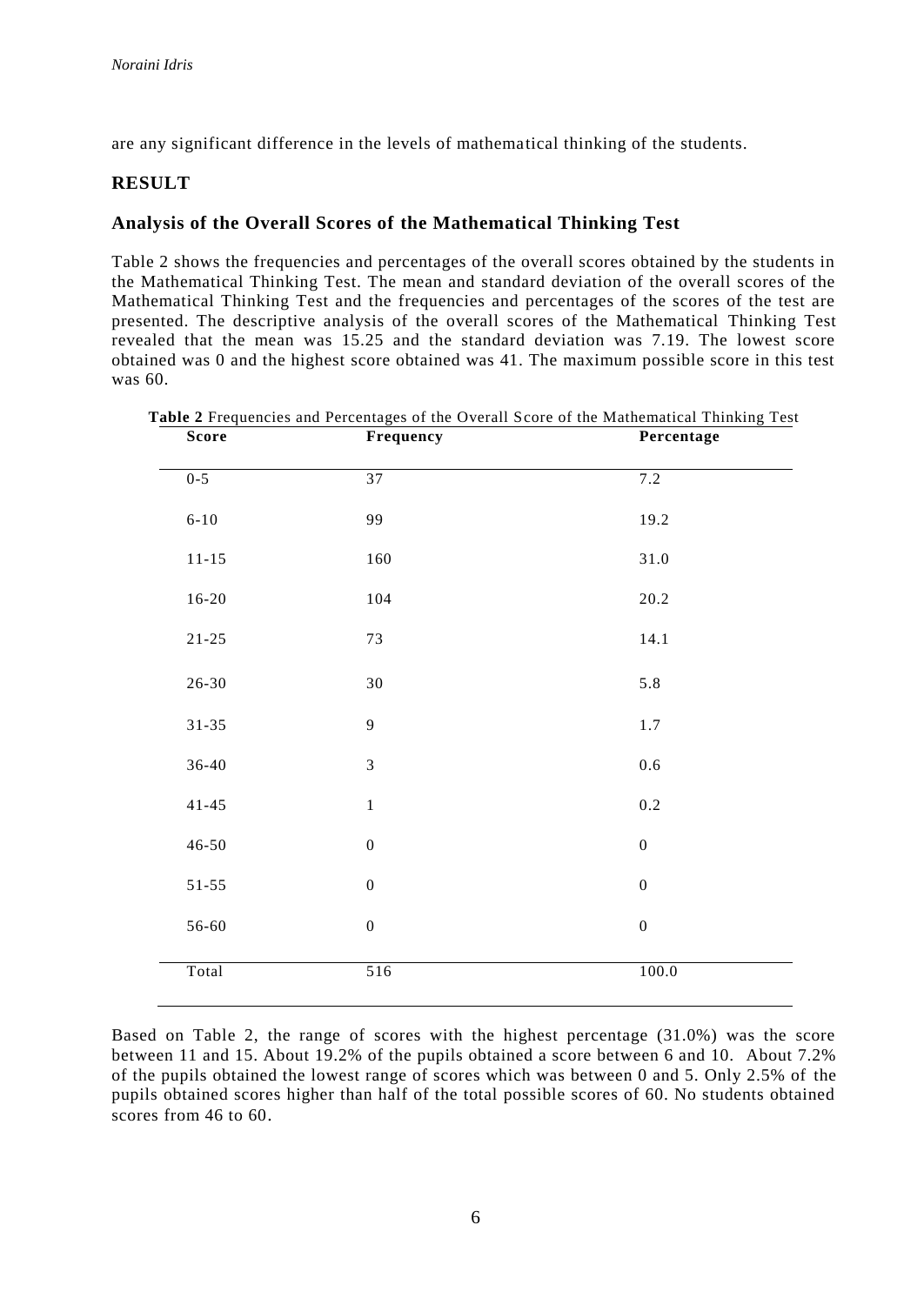# **Analysis of scores for each item of the Mathematical Thinking Test**

The means and standard deviation of the scores of each of the nine items in the Mathematics Thinking Test are presented. The frequencies and percentages of the types of response for each item are also presented.

# **Analysis for Item 1 of the Mathematical Thinking Test**

Descriptive analysis of score for Item 1 revealed mean score of 1.87 with a standard deviation of 1.62.

**Table 3** Frequencies and Percentages of the Responses of Students for Item 1 of the Mathematical Thinking Test

| Types of response                         | <b>Score</b> | <b>Frequency</b> | Percentage |
|-------------------------------------------|--------------|------------------|------------|
| Omitted                                   | 0            | 99               | 19.2       |
| Incorrect answer (without explanation)    |              | 205              | 39.7       |
| Correct answer (without explanation)      |              | 31               | 6.0        |
| Incorrect answer                          |              | 84               | 16.3       |
| (with reasonable explanation)             |              |                  |            |
| Correct answer (unreasonable explanation) | 4            | 40               | 7.8        |
| Correct answer (reasonable explanation)   |              | 57               | 11.0       |
|                                           |              | 516              | 100.0      |

Table 3 shows that about slightly more than half (58.9%) of the pupils either did not respond or gave incorrect answer without explanation to Item 1. Only 11.0% of the students gave correct answers with reasonable explanation in Item 1.

# **Analysis for Item 2 of the Mathematical Thinking Test**

For Item 2, descriptive analysis showed mean score of 2.61 with a standard deviation of 1.89 .

**Table 4** Frequencies and Percentages of the Responses of Students for Item 2 of the Mathematical Thinking Test

| Types of response                         | <b>Score</b> | <b>Frequency</b> | Percentage |
|-------------------------------------------|--------------|------------------|------------|
| Omitted                                   | $\theta$     | 93               | 18.0       |
| Incorrect answer (without explanation)    |              | 105              | 20.3       |
| Correct answer (without explanation)      |              | 52               | 10.1       |
| Incorrect answer                          |              | 56               | 10.9       |
| (with reasonable explanation)             |              |                  |            |
| Correct answer (unreasonable explanation) | 4            | 79               | 15.3       |
| Correct answer (reasonable explanation)   |              | 131              | 25.4       |
|                                           |              | 516              | 100.0      |

Table 4 shows that almost one quarter of the students (25.4%) gave correct answers with reasonable explanation in Item 2.

# **Analysis for Item 3 of the Mathematical Thinking Test**

For Item 3, the result of the descriptive analysis showed a mean score of 1.43 and a standard deviation of 1.57. The lowest score obtained for Item 3 was 0 and the highest was 11. The maximum possible score for this item was 11.

**Table 5** Frequencies and Percentages of the Responses of Students for Item 3 of the Mathematical Thinking Test

| <b>Types of response</b> | Score | Frequency | Percentage |
|--------------------------|-------|-----------|------------|
| Item 3a                  |       |           |            |
| Omitted/Incorrect        |       | າຈດ       | $-46.$     |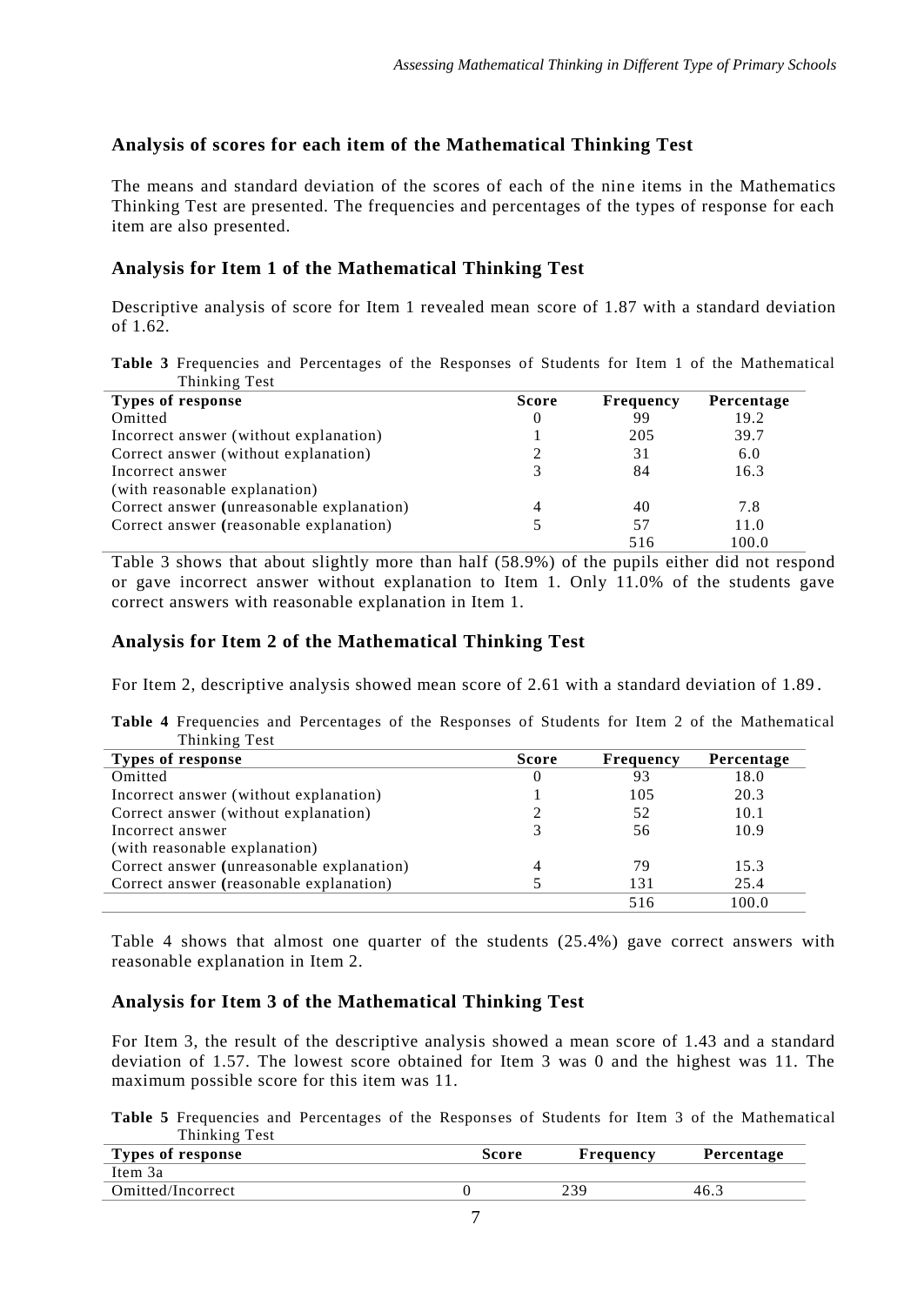|                  | 277      | 53.7     |
|------------------|----------|----------|
| $\overline{2}$   | $\Omega$ | $\Omega$ |
|                  | 516      | 100.0    |
|                  |          |          |
| $\mathbf{0}$     | 270      | 52.3     |
|                  | 208      | 40.3     |
| $\overline{2}$   | 38       | 7.4      |
|                  | 516      | 100.0    |
|                  |          |          |
| $\mathbf{0}$     | 440      | 85.3     |
|                  | 64       | 12.4     |
| 2                | 12       | 2.3      |
|                  | 516      | 100.0    |
|                  |          |          |
| $\Omega$         | 512      | 99.2     |
|                  | 4        | 0.8      |
|                  | 516      | 100.0    |
|                  |          |          |
| $\boldsymbol{0}$ | 477      | 92.4     |
| 1                | 20       | 3.9      |
| $\overline{c}$   | 18       | 3.5      |
| 3                |          | 0.2      |
| $\overline{4}$   | $\Omega$ | $\Omega$ |
|                  | 516      | 100.0    |
|                  |          |          |

Table 5 shows that for part (a) of Item 3, about half (53.7%) of pupils answered correctly. For part (b) of Item 3, 40.3% of the pupils gave partial explanation and 7.4% of them gave full explanation. For part (c) of Item 3, only 2.3% were able to give correct answers with reasonable explanation. For part (d) of Item 3, only 0.2% of the students were able to give a full listing of all the possible answers.

### **Analysis for Item 4 of the Mathematical Thinking Test**

For Item 4, the result of the descriptive analysis showed a mean score of 1.84 and a standard deviation of 1.83.

**Table 6** Frequencies and Percentages of the Responses of Students for Item 4 of the Mathematical Thinking Test

| Types of response                         | <b>Score</b> | <b>Frequency</b> | Percentage |
|-------------------------------------------|--------------|------------------|------------|
| Omitted                                   |              | 158              | 30.6       |
| Incorrect answer (without explanation)    |              | 145              | 28.1       |
| Correct answer (without explanation)      |              | 43               | 8.3        |
| Incorrect answer                          |              | 41               | 9.1        |
| (with reasonable explanation)             |              |                  |            |
| Correct answer (unreasonable explanation) |              | 38               | 7.4        |
| Correct answer (reasonable explanation)   |              | 85               | 16.5       |
|                                           |              | 516              | 100.0      |

Table 6 shows that 58.7% of the pupils either did not respond or gave the incorrect answer without explanation to item 4. About 16.5% gave correct answers with reasonable explanation in Item 4.

#### **Analysis for Item 5 of the Mathematical Thinking Test**

For Item 5, the result of the descriptive analysis showed a mean score of 0.98 and a standard deviation of 1.28.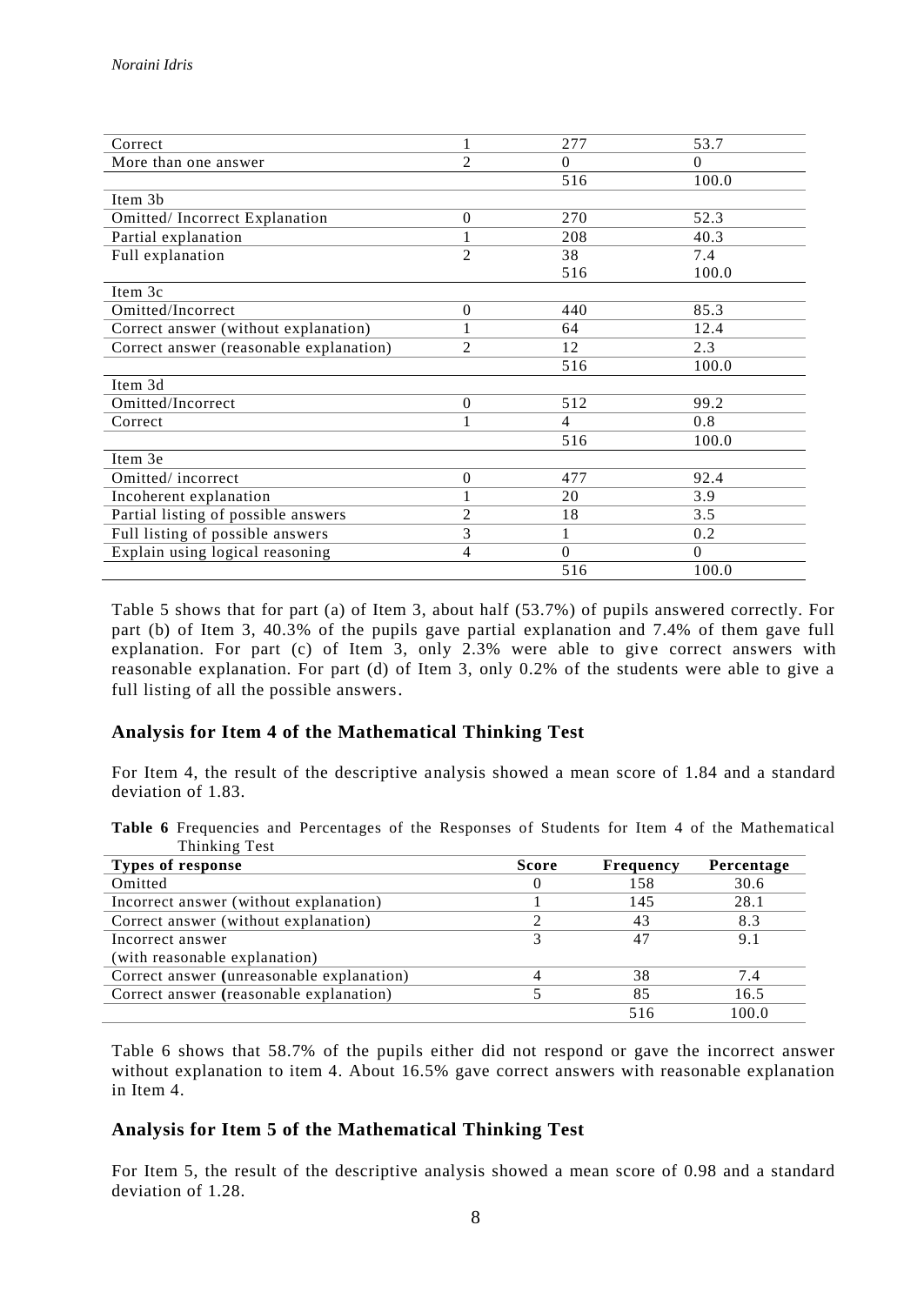| THIIRIII LEST                             |              |                  |            |
|-------------------------------------------|--------------|------------------|------------|
| Types of response                         | <b>Score</b> | <b>Frequency</b> | Percentage |
| Omitted                                   |              | 257              | 49.8       |
| Incorrect answer (without explanation)    |              | 142              | 27.5       |
| Correct answer (without explanation)      |              | 25               | 4.8        |
| Incorrect answer                          |              | 60               | 11.6       |
| (with reasonable explanation)             |              |                  |            |
| Correct answer (unreasonable explanation) |              | 27               | 5.2        |
| Correct answer (reasonable explanation)   |              |                  | 1.0        |
|                                           |              | 516              | 100.0      |

**Table 7** Frequencies and Percentages of the Responses of Students for Item 5 of the Mathematical Thinking Test

Table 7 shows that 77.3% of the pupils either did not respond or gave the incorrect answer without explanation to item 5. Only 1.0% gave correct answers with reasonable explanation in Item 5.

### **Analysis for Item 6 of the Mathematical Thinking Test**

For Item 6, the result of the descriptive analysis showed a mean score of 0.16 and a standard deviation of 0.39. The lowest score obtained for Item 6 was 0 and the highest score obtained was 2. The maximum possible score for this item was 2.

**Table 8** Frequencies and Percentages of the Responses of Students for Item 6 of the Mathematical Thinking Test

| <b>Types of response</b> | <b>Score</b> | Frequency | Percentage |
|--------------------------|--------------|-----------|------------|
| Item 6a                  |              |           |            |
| Omitted/Incorrect        | $\theta$     | 478       | 92.6       |
| Correct                  |              | 38        | 7.4        |
|                          |              | 516       | 100.0      |
| Item 6b                  |              |           |            |
| Omitted/Incorrect        |              | 468       | 90.7       |
| Correct                  |              | 48        | 9.3        |
|                          |              | 516       | 100.0      |

Table 8 shows that for part (a) of Item 6, only 7.4% gave correct answer to the question. For part (b) of Item 6, only 9.3% gave correct answer to the question. About 16.5% gave correct answers with reasonable explanation in Item 6.

### **Analysis for Item 7 of the Mathematical Thinking Test**

For Item 7, the result of the descriptive analysis showed a mean score of 0.74 and a standard deviation of 0.74. The lowest score obtained for Item 7 was 0 and the highest score obtained was 4. The maximum possible score for this item was 4.

**Table 9** Frequencies and Percentages of the Responses of Students for Item 7 of the Mathematical Thinking Test

| Types of response  | <b>Score</b> | <b>Frequency</b> | Percentage |
|--------------------|--------------|------------------|------------|
| Item 7i            |              |                  |            |
| Omitted/Incorrect  |              | 238              | 46.1       |
| Correct            |              | 278              | 53.8       |
|                    |              | 516              | 100.0      |
| Item 7ii           |              |                  |            |
| Omitted/Incorrect  |              | 419              | 81.2       |
| One answer correct |              | 92               | 17.8       |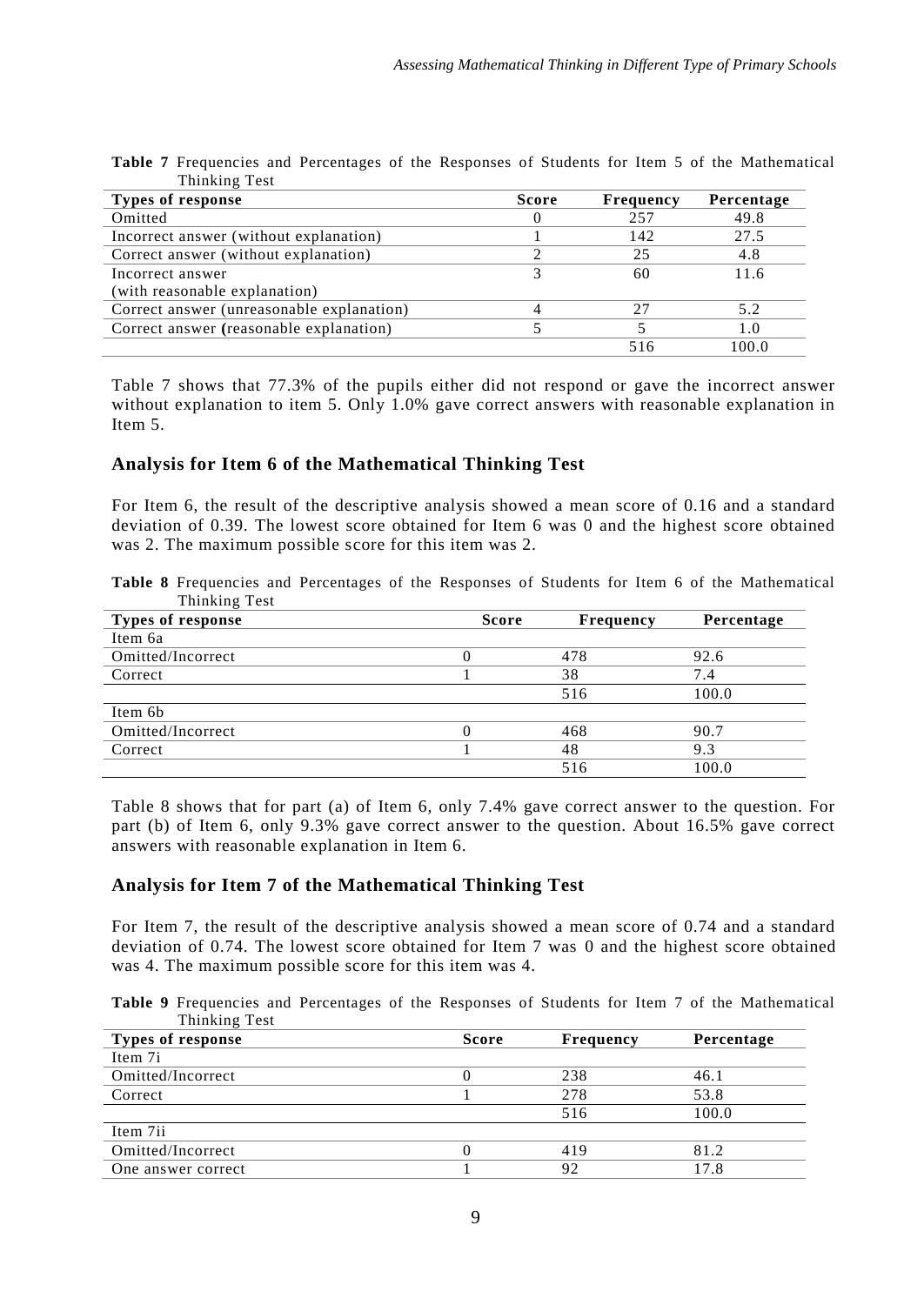| Two answers correct         |  |                 |
|-----------------------------|--|-----------------|
| More than 2 answers correct |  | .               |
|                             |  | 00 <sub>1</sub> |

Table 9 shows that for part (i) of Item 7, 53.9% gave correct answer to the question. For part (ii) of Item 7, about 81.2% of the students either did not respond or gave incorrect answer and only 18.8% gave correct answer or answers to the question. Only one student gave more than 2 correct answers.

# **Analysis for Item 8 of the Mathematical Thinking Test**

For Item 8, the result of the descriptive analysis showed a mean score of 0.85 and a standard deviation of 0.79. The lowest score obtained for Item 8 was 0 and the highest score obtained was 5. The maximum possible score for this item was 5.

**Table 10** Frequencies and Percentages of the Responses of Students for Item 8 of the Mathematical Thinking Test

| <b>Types of response</b>    | <b>Score</b>   | <b>Frequency</b> | Percentage |
|-----------------------------|----------------|------------------|------------|
| Item 8i                     |                |                  |            |
| Omitted/Incorrect           | $\theta$       | 184              | 35.7       |
| Correct                     |                | 332              | 64.3       |
|                             |                | 516              | 100.0      |
| Item 8ii                    |                |                  |            |
| Omitted/Incorrect           | $\theta$       | 449              | 87.0       |
| Correct                     |                | 67               | 13.0       |
|                             |                | 516              | 100.0      |
| Item 8iii                   |                |                  |            |
| Omitted/Incorrect           | $\theta$       | 487              | 94.4       |
| One answer correct          |                | 23               | 4.5        |
| Two answers correct         | $\overline{2}$ | 4                | 0.8        |
| More than 2 answers correct | 3              | $\mathfrak{D}$   | 0.4        |
|                             |                | 516              | 100.0      |

Table 10 shows that for part (i) of Item 8, 64.3% were able to answer the question correctly. For part (ii) of Item 8, about 87.0% of the students either did not respond or gave incorrect answer and only 13.0% were able to answer the question correctly. For part (iii) of Item 8, about 94.4% either did not answer or give the wrong answer. Only 4.5% of the pupils were able to give one correct answer and only 1.2% were able to give two or more correct answers.

### **Analysis for Item 9 of the Mathematical Thinking Test**

For Item 9, the result of the descriptive analysis showed a mean score of 4.76 and a standard deviation of 2.99.

**Table 11** Frequencies and Percentages of the Responses of Students for Item 9 of the Mathematical Thinking Test

| Types of response | <b>Score</b> | <b>Frequency</b> | Percentage |
|-------------------|--------------|------------------|------------|
| Item 9a           |              |                  |            |
| Omitted/Incorrect |              | 62               | 12.0       |
| Correct           |              | 454              | 88.0       |
|                   |              | 516              | 100.0      |
| Item 9b           |              |                  |            |
| Omitted/Incorrect |              | 75               | 14.5       |
| Correct           |              | 441              | 85.5       |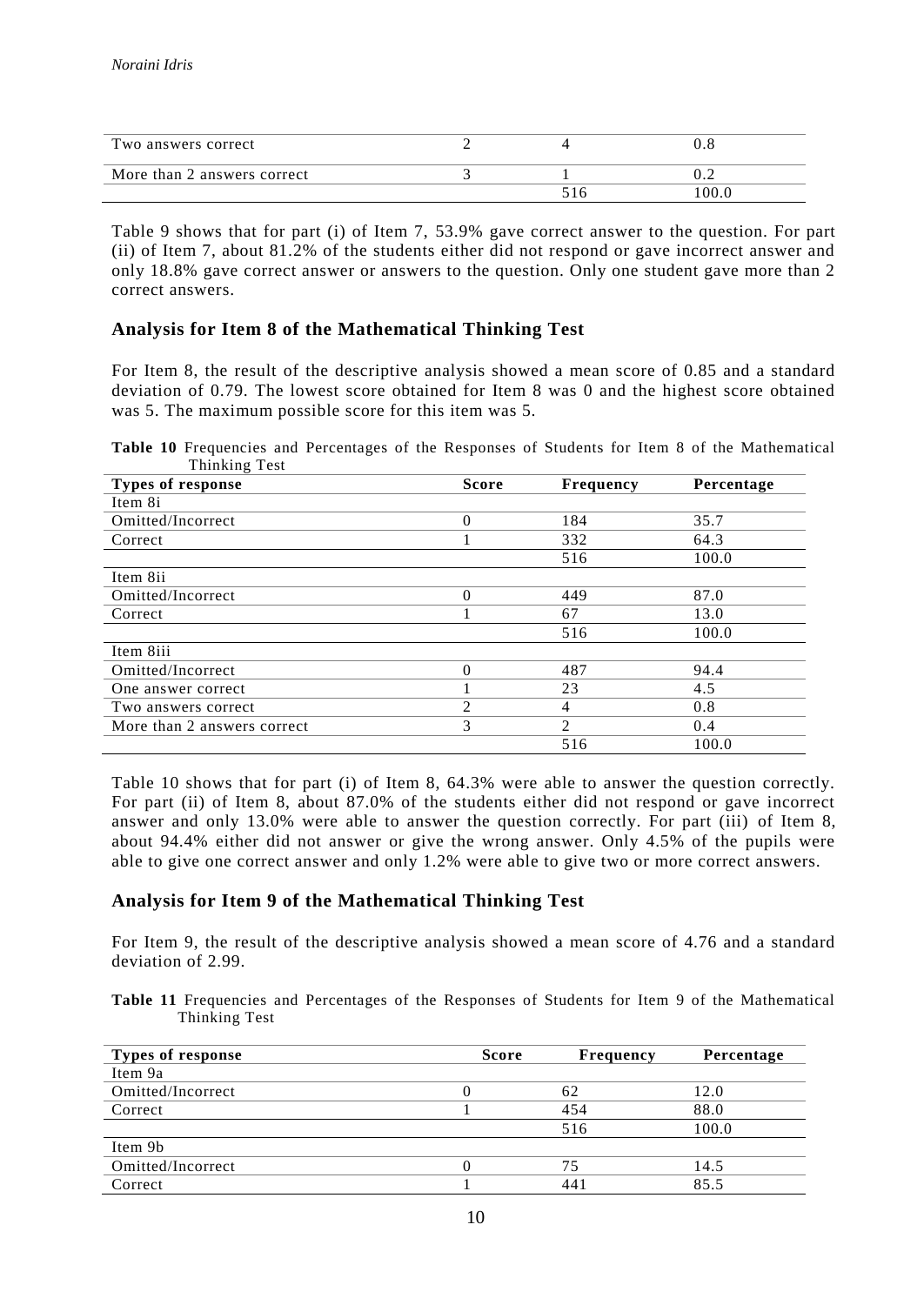|                                  |                  | 516            | 100.0    |
|----------------------------------|------------------|----------------|----------|
| Item 9c                          |                  |                |          |
| Omitted/Incorrect                | $\boldsymbol{0}$ | 71             | 13.8     |
| Correct                          | 1                | 445            | 86.2     |
|                                  |                  | 516            | 100.0    |
| Item 9d                          |                  |                |          |
| Omitted/Incorrect                | $\boldsymbol{0}$ | 87             | 16.9     |
| Correct                          | 1                | 429            | 83.1     |
|                                  |                  | 516            | 100.0    |
| Item 9e                          |                  |                |          |
| Omitted/Incorrect                | $\boldsymbol{0}$ | 323            | 62.6     |
| Correct without explanation      | $\mathbf{1}$     | 108            | 20.9     |
| Correct with partial explanation | $\mathfrak{2}$   | 37             | 7.2      |
| Correct with full explanation    | 3                | 48             | 9.3      |
|                                  |                  | 516            | 100.0    |
| Item 9f                          |                  |                |          |
| Omitted/Incorrect                | $\boldsymbol{0}$ | 401            | 77.7     |
| Correct without explanation      | $\mathbf{1}$     | 52             | 10.1     |
| Correct with partial explanation | $\overline{2}$   | 22             | 4.3      |
| Correct with full explanation    | $\overline{3}$   | 41             | 8.0      |
|                                  |                  | 516            | 100.0    |
| Item 9g                          |                  |                |          |
| Omitted/Incorrect                | $\boldsymbol{0}$ | 478            | 92.6     |
| Correct without explanation      | 1                | 14             | 2.7      |
| Correct with partial explanation | $\overline{2}$   | $\overline{7}$ | 1.4      |
| Correct with logical reasoning   | $\overline{4}$   | 17             | 3.3      |
|                                  |                  | 516            | 100.0    |
| Item 9h                          |                  |                |          |
| Omitted/Incorrect                | $\boldsymbol{0}$ | 508            | 98.4     |
| Correct without explanation      | $\mathbf{1}$     | 1              | 0.2      |
| Correct with partial explanation | 2                | $\mathbf{0}$   | $\Omega$ |
| Correct with logical reasoning   | $\overline{4}$   | 7              | 1.4      |
|                                  |                  | 516            | 100.0    |

Table 11 shows that part (a), (b), (c), and (d) of Item 9, some 88.0%, 85.5%, 86.2%, and 83.1% of the students were able to answer correctly the questions respectively. For part (e) and (f) of Item 9, only 9.3% and 8.0% of the sample answered correctly with full explanation respectively. For part (g) of Item 9, 3.3% of the pupils were able to answer correctly using logical reasoning. For part (h) of Item 9, only 1.6% of the students were able to answer correctly where 1.4% answer using logical reasoning.

## **Comparison of the score of students from Sekolah Kebangsaan (SK) and Sekolah Jenis Kebangsaan Cina (SJKC) in Mathematic Thinking Test**

Table 12 describes the results obtained from the *t*-test conducted on the overall score of students from Sekolah Kebangsaan and Sekolah Jenis Kebangsaan (Cina) in the Mathematical Thinking Test and the *t*-tests conducted on the scores of these students for every item in the test. The result of the *t*-test shows that the overall score in the Mathematical Thinking Test of students from Sekolah Kebangsaan (*M* = 13.37, *sd*=6.85) was significantly different than the score in the overall mathematical thinking test of students from Sekolah Jenis Kebangsaan (Cina)  $(M = 18.64, sd = 7.63)$  with  $t(514) = -7.8, p < 0.05$ ).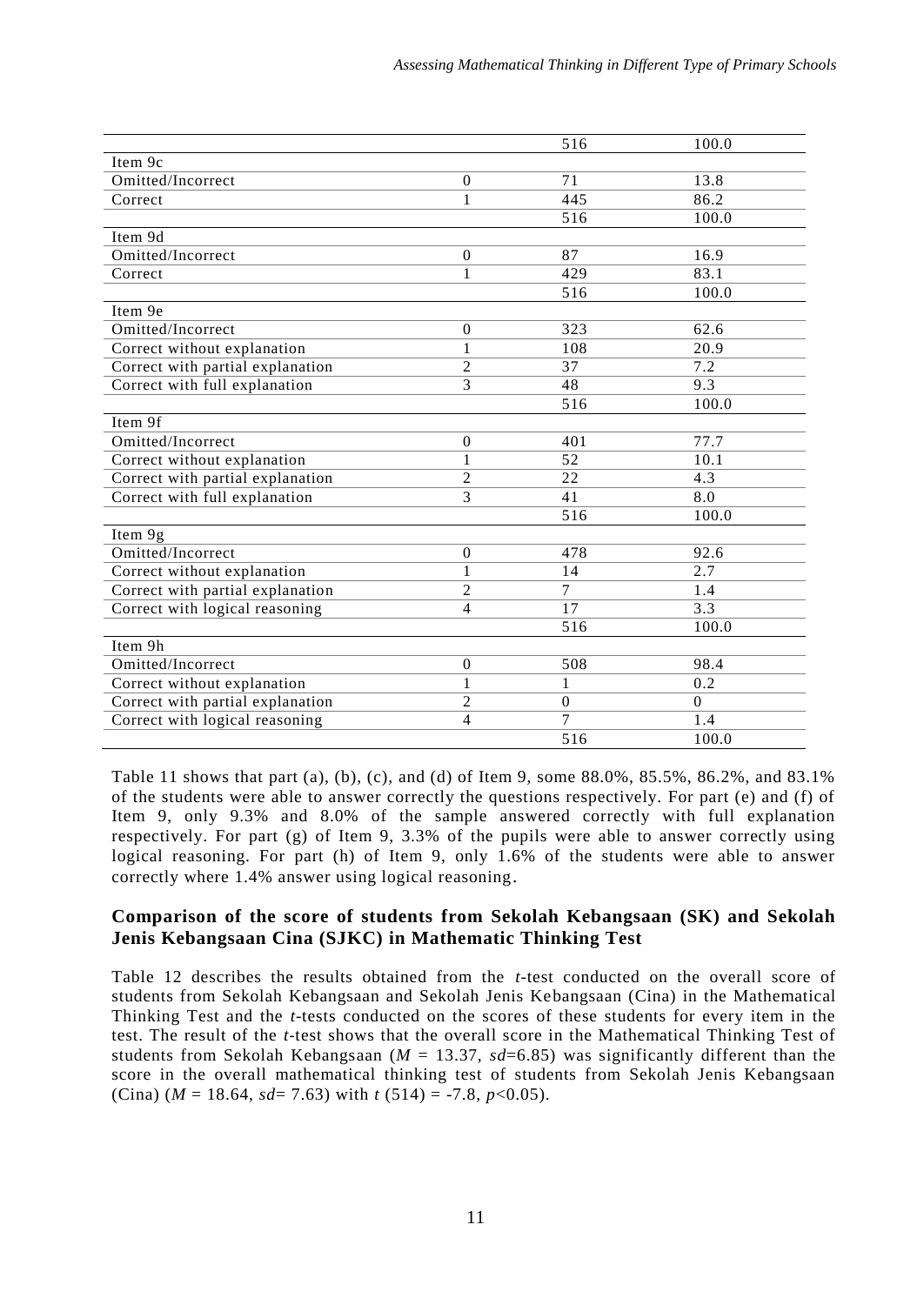|      |      | Sekolah Jenis Kebangsaan<br>(Cina)<br>$n=192$ |      | t        |
|------|------|-----------------------------------------------|------|----------|
| M    | SD   | M                                             | SD   |          |
| 1.55 | 1.50 | 2.41                                          | 1.67 | $-5.85*$ |
| 2.06 | 1.87 | 3.54                                          | 1.52 | $-9.73*$ |
| 1.15 | 1.49 | 2.16                                          | 3.81 | $-3.53*$ |
| 1.79 | 1.92 | 1.92                                          | 1.68 | $-0.82$  |
| 0.98 | 1.28 | 0.98                                          | 1.28 | $-0.08$  |
| 0.16 | 0.38 | 0.18                                          | 0.41 | $-0.46$  |
| 0.69 | 0.71 | 0.81                                          | 0.78 | $-1.72$  |
| 0.69 | 0.77 | 1.10                                          | 0.77 | $-5.92*$ |
| 4.30 | 2.65 | 5.54                                          | 3.36 | $-4.37*$ |
|      |      | Sekolah Kebangsaan<br>$n = 324$               |      |          |

**Table 12** Results of *t*-Test on the Scores of Each Item in the Mathematical Thinking Test of Students from Sekolah Kebangsaan and Sekolah Jenis Kebangsaan (Cina).

\*significant at *p*<0.05

Table 12 revealed that the difference between the scores of students from Sekolah Kebangsaan and Sekolah Jenis kebangsaan (Cina) were significant at *p*< 0.05 for Item 1, Item 2, Item 3, Item 8 and Item 9. For Item 1, the score of students from Sekolah Kebangsaan  $(M = 1.55$ , *sd*=1.50) was significantly different than the score of students from Sekolah Jenis Kebangsaan (Cina)  $(M = 2.41, sd=1.67)$ . For Item 2, the score of students from Sekolah Kebangsaan ( $M =$ 2.06, *sd*=1.87) was significantly different than the score of students from Sekolah Jenis Kebangsaan (Cina)  $(M = 3.54, sd=1.52)$ . For Item 3, the score of pupils from Sekolah Kebangsaan ( $M = 1.15$ ,  $sd=1.49$ ) was significantly different than the score of students from Sekolah Jenis Kebangsaan (Cina) (*M*= 2.16, *sd*=3.81). For Item 8, the score of students from Sekolah Kebangsaan ( $M = 0.69$ ,  $sd = 0.77$ ) was significantly different than the score of students from Sekolah Jenis Kebangsaan (Cina) (*M* = 1.10, *sd*=0.77). For Item 9, the score of pupils from Sekolah Kebangsaan (*M* = 4.30, *sd*=2.65) was significantly different than the score of students from Sekolah Jenis Kebangsaan (Cina) (*M*= 5.54, *sd*=3.36).

### **DISCUSSION**

### **Level of Mathematical Thinking of Primary School Pupils in Malaysia**

In interpreting the results, an arbitrary numerical "cut-off" score of 30.0 in the Mathematical Thinking Test defines the adequacy level of mathematical thinking. A mean score of more than 30.0 indicates that the primary school pupils have adequate level of mathematical thinking. Meanwhile, a mean score less than the "cut-off' points of 30.0 indicates that the primary school pupils have inadequate level of mathematical thinking. The results show that, as a whole, the primary school pupils in Malaysia have inadequate level of mathematical thinking. The results further show that only 2.5% of the pupils have achieved the adequate level of mathematical thinking.

Findings of the study also revealed that the primary school pupils also were unable to show their mathematical thinking in all the nine items of the test. The mean scores of all the nine items were all lower than the "cut-off points of the items. Further analysis of every item of the test revealed that a large majority of the pupils were unable to provide reasoning for their decisions.

The ability to explain any decision using reasonable explanation is very important. CDSMC (2006) believed that pupils should be able to justify their solutions, starting with informal mathematical reasoning and advancing to more formal mathematical proofs from their earliest years. The results of analysis, of Item l, Item 2 and Item 4 indicated that many pupils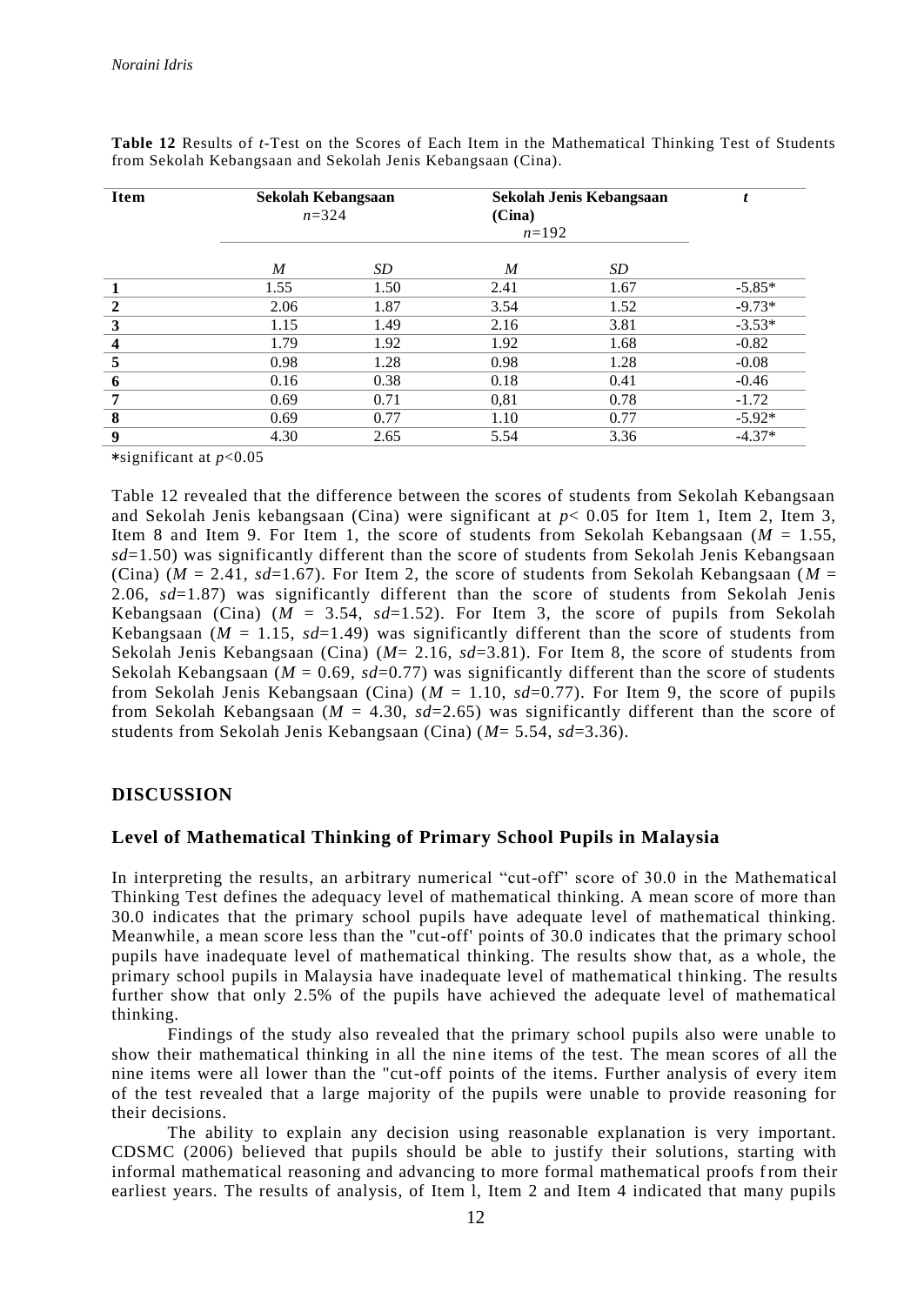were unable to justify and provide reasoning for their decisions. For Item 1, even though about 40% of the pupils gave the correct response, only 11 % gave reasonable explanation for their response. For Item 2, only 25% of the pupils were able to give reasonable explanation for their decision while for Item 4, about 16.5% of the pupils provided reasonable explanations for their decisions.

Another aspect of mathematical thinking is to ascertain the possibilities of other solutions to a problem. This aspect was not found in most pupils as was revealed upon analysis of Item 3. In Item 3, pupils were provided a problem situation that has more than one solut ion. The results for analysis of this item indicate that many pupils were not alert that the problem can have more than one solution. Most pupils did not seek other solutions and were contented with having only one solution. Those few who knew that more than one solution existed did not know how to identify all the possible solutions.

According to CDSMC (2006), mathematics makes sense to pupils who have a conceptual understanding of the concepts that are taught to them. Analysis of Item 7 and Item 8 revealed that many pupils had not understood the concept of fraction. These pupils were not able to develop meaningful understanding of the idea of fraction as they were not able to connect to the idea of the "whole" involved in fraction. According to CDSMC (200 6), pupils without conceptual understanding might not know how to apply skills, when to apply them and why. These pupils who lack understanding of the structure and logic of mathematics will not be able to use concepts effectively, flexibly and appropriately. They are unable to see the big picture and cannot apply their knowledge to new situations and do not readily recognize their procedural errors.

Further analysis of Item 7 and Item 8 also revealed that most pupils were not aware of the possibility of other representation of fractions. Mathematical representation is one of the important components of mathematical thinking. Analysis of Item 7 and Item 8 indicate that most primary school pupils do not know that a concept like fraction has many ways of representation. CDSMC (2006) claimed that pupils should also be able to classify relevant mathematical generalizations from observing patterns. The results of analysis of Item 9 shows that most primary school pupils in Malaysia were unable to make generalization based on the observation of patterns.

# **Differences in the Level of Mathematical Thinking of Primary School Pupils in Malaysia**

The level of mathematical thinking of pupils depends on the type of school the pupils attend. The result of the *t-*test revealed that the level of mathematical thinking of pupils from Sekolah Kebangsaan (*M=*13.37, *sd=*6.85) was different than the level of mathematical thinking of pupils from Sekolah Jenis Kebangsaan (Cina) (*M=*18.64, *sd=*7.63). The study found that the ability to provide reasoning on decision making about time by pupils from Sekolah Kebangsaan (*M=*2.06, *sd=*1.87) was different from that of pupils from Sekolah Jenis Kebangsaan (Cina) (*M*=3.54, *sd*=1.52). This result indicates that the type of school the pupils go to can be a factor affecting the ability of pupils to provide reasoning on decision making about time.

The study also found that the tendency to provide multiple representations of concepts like fractions by pupils from Sekolah Kebangsaan (*M=*0.69, *sd=*0.77) was significantly different from that of pupils from Sekolah Jenis Kebangsaan (Cina) (*M=*1.10, *sd=*0.77). This can be interpreted as pupils' tendency to provide multiple representations of concepts may depend on factors such as the type of school they go to. Moreover, the pupils from different types of school differ in their tendency to seek alternative solutions to a problem. The findings also show that the tendency to seek alternative solutions to a problem by pupils from Sekolah Kebangsaan (*M=*1.15, *sd=*1.49) was different from that of pupils from Sekolah Jenis Kebangsaan (Cina) (*M=*2.16, *sd=*3.81). Besides that, the ability to make generalizations from patterns may depend on the type of school the pupils come from as the results of the study also discovered that pupils from Sekolah Kebangsaan (*M=*4.30, *sd=*2.65) have different capability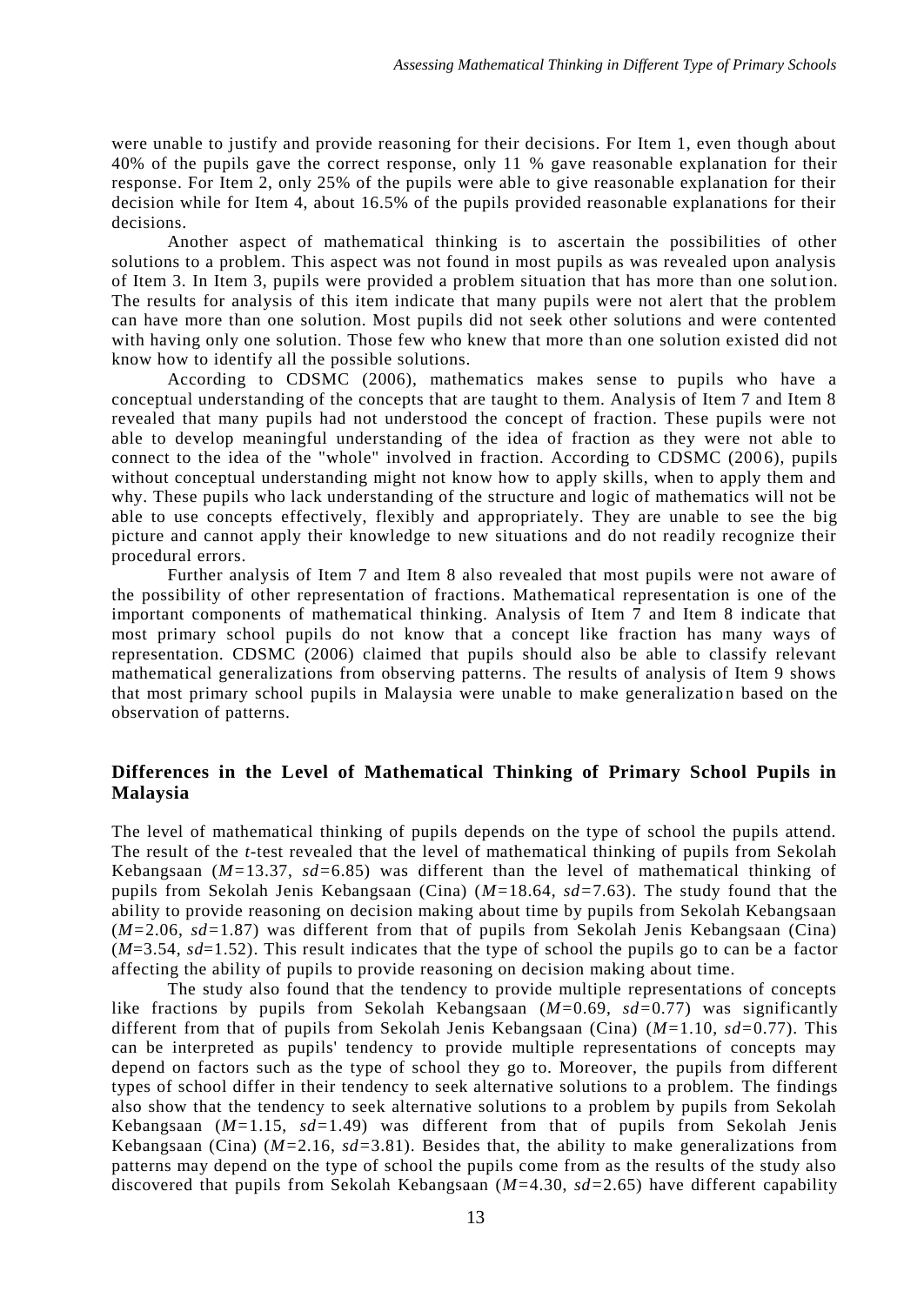in making generalizations from patterns as compared to pupils from Sekolah Jenis Kebangsaan (Cina) (*M=*5.54, *sd=*3.36).

#### **CONCLUSION**

Mathematics is not only the science and language of patterns, but also an art and a way of thinking. Learning with broad perspective is important because it will help students to think and connect mathematical ideas in different environments and situation. This exposure will lead students' thinking across the boundary of mathematics and make their justifications more concrete. Teacher educators at the faculties of education and teacher education institutes should include in their course curriculum the need to increase student teachers' consciousness about the current students' level of mathematical thinking. Teacher education programs should place greater emphasis on the assessment and development of students' mathematical thinking. Student teachers should be exposed to the approaches of developing student's ability to reason in their mathematics teaching. In this study, the findings show that students' mathematics thinking and reasoning ability are low, therefore there is a need for teacher education programs to bring theory into practice by emphasizing thinking elements in their training session. On top of that, simulations, demonstrations and expositions should be conducted in real and practical way to ensure every trainee is able to absorb the knowledge that can be translated with success into classroom practice.

#### **REFERENCES**

Cathcart, W. G., Pothier, Y. M., Vance, J. H., & Bezuk, N. S. (2000). *Learning Mathematics in Elementary and Middle Schools.* New Jersey: Merrill.

Chronaki, A., & Christiansen, I. M. (2005). Challenging perspectives on Mathematics classroom communication: From representations to contexts, interactions, and politics. *Challenging Perspectives on Mathematics Classroom Communication* (pp. 6-8). Connecticut: Information Age.

- Chua, Y. P. (2012). *Mastering research methods*. Mcgraw-Hill Education.
- Curriculum Development and Supplemental Materials Commission [CDSMC] (2006). *Mathematics framework for California public schools: Kindergarten through grade twelve.* Sacramento, CA: California Department of Education.
- English, L. D. (Ed.). (2013). *Mathematical reasoning: Analogies, metaphors, and images*. Routledge.
- Goos, M. (2004). Learning mathematics in a classroom community of inquiry. *Journal for Research in Mathematics Education, 35*(4), 258-291.
- Hatfield, M. M., Edwards, N. T., Bitter, G. G., & Morrow, J. (2000). *Mathematical methods for elementary and middle school teachers* (4th ed.). New York: Wiley.
- Healy, J. M. (2011). *Endangered Minds: Why Children Dont Think And What We Can Do About I*. Simon and Schuster.
- Hiebert, J., & Carpenter, T. P. (1992). Learning and teaching with understanding. In D. A. Grouws (Ed.), *Handbook of research on mathematics teaching and learning: A project of the National Council of Teachers of Mathematics* (pp. 65-97). New York: Macmillan
- Hiebert, J., Carpenter, T., Fuson, K., Murray, A., Oliver, P. H., & Wearne, D. (1997). *Designing classrooms for learning mathematics with understanding.* Porthsmouth, NH: Heinemann.
- Hiebert, J. (2003). *What research says about the NCTM standards. In J. Kilpatrick, G. Martin, & D. Schifter (Eds.), A research companion to principles and standards for school mathematics (pp. 5–26).* Reston, Va.: National Council of Teachers of Mathematics.
- Hiebert, J. (2013). *Conceptual and procedural knowledge: The case of mathematics*. Routledge.
- Ismail, R. (2016). *Metodologi penyelidikan: teori dan praktis*. Penerbit Universiti Kebangsaan Malaysia.
- John, A., & Walle, V. D. (2001). *Elementary and middle school mathematics* (4 ed.). New York: Addison Wesley.
- Kennedy, L. M., & Tipps, S. (2000). *Guiding children's learning of Mathematics* (Vol. 9). Belmont, CA: Wadsworth.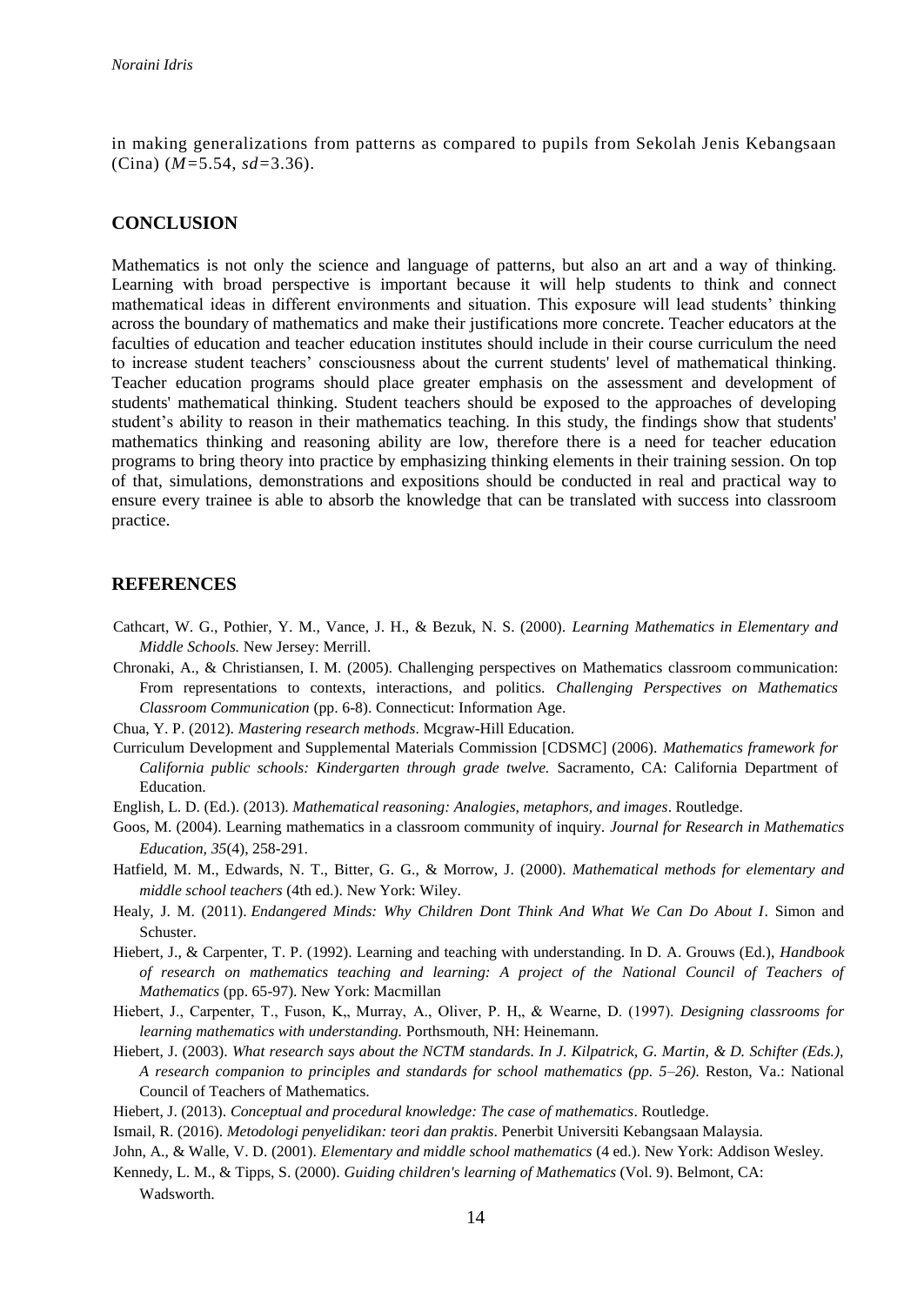- Labinowicz, E. (1985). *Learning from children: New beginning for teaching numerical thinking.* Menlo Park, CA: AWL Supplemental.
- Lithner, J. (2008). A research framework for creative and imitative reasoning*. Educational Studies in Mathematics, 67*(3), *255–276.*
- Lithner, J. (2015). Learning mathematics by creative or imitative reasoning. *In Selected Regular Lectures from the 12th International Congress on Mathematical Education (pp. 487-506).* Springer International Publishing.

Lipman, M. (2003). *Thinking in education* (2nd ed.). Cambridge, UK: Cambridge UP.

- Lovitt, C., & Clarke, D. (1992). *The Mathematics curriculum and teaching program: Professional development package - Activity Bank Volume I.* Victoria, Australia: Curriculum Corporation.
- Magno, C. (2011). The use of study strategies on Mathematical problem solving*. International Journal, 6*(2).
- Malaysian Ministry of Education. (2001). *Kemahiran berfikir dalam pengajaran pembelajaran* [Thinking skills in teaching and learning]. Kuala Lumpur: Curriculum Development Centre.
- Ministry of Education Malaysia. Putrajaya Malaysia: Kementerian Pendidikan Malaysia. (2013). *Malaysia education blueprint 2013–2025 (preschool to post-secondary education)* Retrieved from http://www.moe.gov.my/en/pelanpembangunan-pendidikan-malaysia-2013-2025.
- National Council of Teachers of Mathematics [NCTM]. (1989). *Curriculum and evaluation standards for Mathematics.* Reston, VA: Author.
- National Council of Teachers of Mathematics [NCTM]. (2000**).** *Principles and standards for school mathematics.* Reston, VA: Author.
- Noor Shah & Sazelli, A.G. (2010). *Teaching mathematics in secondary schools: theories and practices.* UPSI: Ampang Press Sdn. Bhd.
- Noraini, I. (2006). *Teaching and learning of mathematics: Making sense and development of cognitive abilities'.* Utusan Publications & Distributors.
- Reys, B. J., & Long, V. M. (1994). Teachers as architect of mathematical tasks. *Teaching Children Mathematics, 1 (January 1995),* pp. 296-299.
- Reys, R. E., Lindquist, M. M., Lambdin, D. V., Smith, N. L., & Suydam, M. N. (2001). *Helping children learn mathematics* (6 ed.). New York: Wiley.
- Rittle-Johnson, B., & Schneider, M. (2014). Developing conceptual and procedural knowledge of mathematics. *Oxford handbook of numerical cognition. Oxford, UK: Oxford University Press. doi*, *10*.
- Schank, R. C. (2004). *Making minds less well educated than our own.* Mahwah, NJ: Erlbaum.
- Sonnabend, T. (1997). *Mathematics for elementary teachers: An interactice approach (2nd ed.).* Belmont, CA: Brooks/ Cole.
- Troutman, A. P., & Lichtenberg, B. K. (2003). *Mathematics a good beginning* (6 ed.). Belmont, CA: Wadsworth.
- Turner, J. C., Warzon, K. B., & Christensen, A. (2011). Motivating Mathematics Learning Changes in Teachers' Practices and Beliefs During a Nine-Month Collaboration. *American Educational Research Journal*, *48*(3), 718-762.
- Yang, E. F., Chang, B., Cheng, H. N., & Chan, T. W. (2016). Improving Pupils' Mathematical Communication Abilities through Computer-Supported Reciprocal Peer Tutoring. *Journal of Educational Technology & Society*, *19*(3), 1